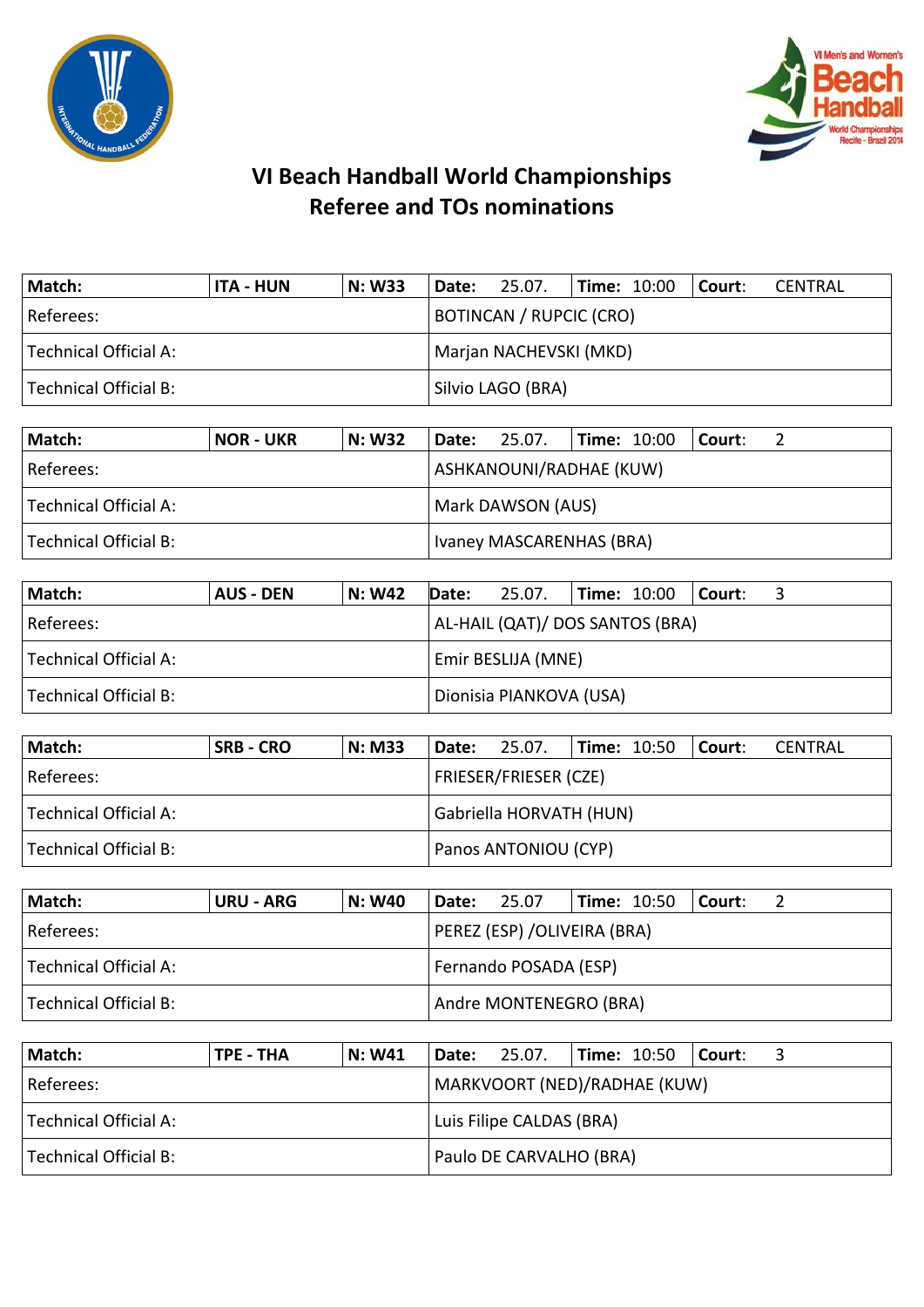



| Match:                | <b>BRA - ESP</b> | <b>N: W31</b> | Date: | 25.07.                | <b>Time: 11:40</b> | Court: | <b>CENTRAL</b> |  |  |  |
|-----------------------|------------------|---------------|-------|-----------------------|--------------------|--------|----------------|--|--|--|
| Referees:             |                  |               |       | AL-HAIL/ALYAFEI (QAT) |                    |        |                |  |  |  |
| Technical Official A: |                  |               |       | Juan DE ARMA (ARG)    |                    |        |                |  |  |  |
| Technical Official B: |                  |               |       | Mark DAWSON (AUS)     |                    |        |                |  |  |  |
|                       |                  |               |       |                       |                    |        |                |  |  |  |
| Match:                | <b>DEN - QAT</b> | <b>N: M32</b> | Date: | 25.07                 | <b>Time: 11:40</b> | Court: |                |  |  |  |

| IVIALLII.                    | <b>PLIV-VAL</b> | IV. IVIJ <i>l</i> | Dalc.                              | 29.UT                   | IIIII LI. TU | CUUIL. |  |  |
|------------------------------|-----------------|-------------------|------------------------------------|-------------------------|--------------|--------|--|--|
| Referees:                    |                 |                   | <b>BREHMER (POL)/ERDOGAN (TUR)</b> |                         |              |        |  |  |
| Technical Official A:2       |                 |                   | Marjan NACHEVSKI (MKD)             |                         |              |        |  |  |
| <b>Technical Official B:</b> |                 |                   |                                    | Ivaney MASCERAHNAS (BRA |              |        |  |  |

| Match:                | <b>OMA-RUS</b> | <b>N: M41</b> | Date: 25.07.                    | $\vert$ Time: 11:40 $\vert$ Court: |  |
|-----------------------|----------------|---------------|---------------------------------|------------------------------------|--|
| Referees:             |                |               | OLIVEIRA (BRA) / BOTINCAN (CRO) |                                    |  |
| Technical Official A: |                |               | Panos ANTONIOU (CYP)            |                                    |  |
| Technical Official B: |                |               | Silvio LAGO (BRA)               |                                    |  |

| Match:                | <b>BRA - ESP</b> | N: M31 | Date:              | 25.07.                | $\textsf{Time: } 12:30$ |  | Court: | CENTRAL |  |
|-----------------------|------------------|--------|--------------------|-----------------------|-------------------------|--|--------|---------|--|
| l Referees:           |                  |        |                    | MARTINEZ/MONICO (URU) |                         |  |        |         |  |
| Technical Official A: |                  |        | Emir Beslija (MNE) |                       |                         |  |        |         |  |
| Technical Official B: |                  |        |                    | Silvio LAGO (BRA)     |                         |  |        |         |  |

| Match:                | <b>AUS - EGY</b> | <b>N: M42</b> | Date:                   | 25.07                      | <b>Time: 12:30</b> |  | l Court: l |  |
|-----------------------|------------------|---------------|-------------------------|----------------------------|--------------------|--|------------|--|
| l Referees:           |                  |               |                         | RUPCIC (CRO) / PEREZ (ESP) |                    |  |            |  |
| Technical Official A: |                  |               | Gabriella HORVATH (HUN) |                            |                    |  |            |  |
| Technical Official B: |                  |               |                         | Dionisia PIANKOVA (USA)    |                    |  |            |  |

| Match:                | URU - ARG                | N: M40 |                        | <b>Date:</b> 25.07.        |  |  | $\vert$ Time: 12:30 $\vert$ Court: |  |
|-----------------------|--------------------------|--------|------------------------|----------------------------|--|--|------------------------------------|--|
| Referees:             |                          |        |                        | DOS SANTOS / ALYAFEI (QAT) |  |  |                                    |  |
| Technical Official A: | Luis FILIPE CALDAS (BRA) |        |                        |                            |  |  |                                    |  |
| Technical Official B: |                          |        | Andre MONTENEGRO (BRA) |                            |  |  |                                    |  |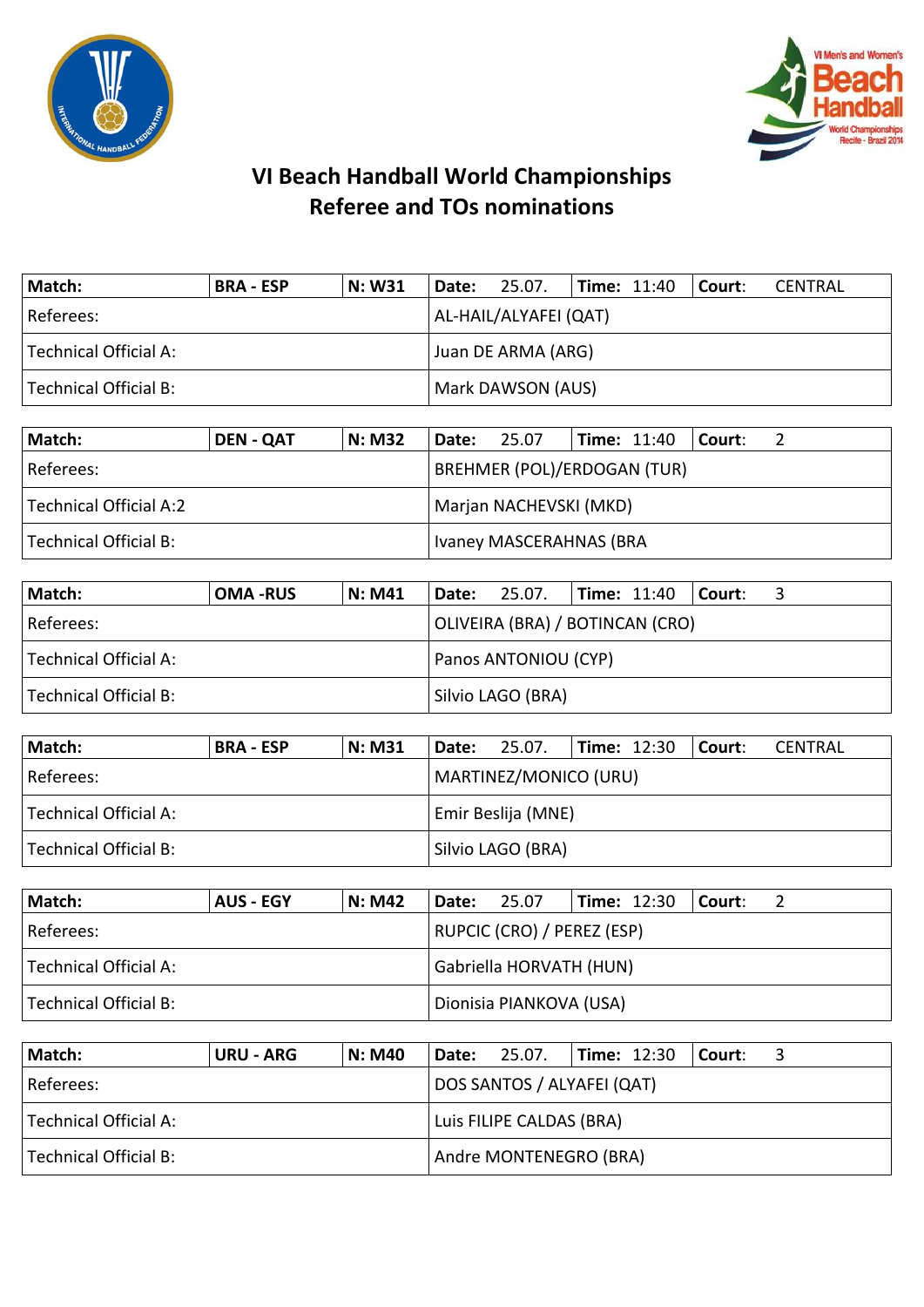



| Match:                | <b>NOR - HUN</b> | <b>N: W35</b> | Date:                              | 25.07. |  | $\blacksquare$ Time: 16:40 $\blacksquare$ Court: |  | CENTRAL |  |
|-----------------------|------------------|---------------|------------------------------------|--------|--|--------------------------------------------------|--|---------|--|
| Referees:             |                  |               | <b>BREHMER (POL)/ERDOGAN (TUR)</b> |        |  |                                                  |  |         |  |
| Technical Official A: |                  |               | Emir BESLIJA (MNE)                 |        |  |                                                  |  |         |  |
| Technical Official B: |                  |               | Paulo DE CARVALHO (BRA)            |        |  |                                                  |  |         |  |

| Match:                | <b>TPE - DEN</b> | N: W44 | Date:                 | 25.07                           |  | $\vert$ Time: 16:40 $\vert$ Court: |  |  |  |  |
|-----------------------|------------------|--------|-----------------------|---------------------------------|--|------------------------------------|--|--|--|--|
| Referees:             |                  |        |                       | B. FRIESER (NOR)/OLIVEIRA (BRA) |  |                                    |  |  |  |  |
| Technical Official A: |                  |        | Fernando POSADA (ESP) |                                 |  |                                    |  |  |  |  |
| Technical Official B: |                  |        |                       | Silvio LAGO (BRA)               |  |                                    |  |  |  |  |

| Match:                | AUS - ARG | N: W45 | Date: 25.07.            |                                 |  | <b>Time:</b> 16:40 | l Court: |  |  |  |
|-----------------------|-----------|--------|-------------------------|---------------------------------|--|--------------------|----------|--|--|--|
| Referees:             |           |        |                         | RADHAE (KUW) / DOS SANTOS (BRA) |  |                    |          |  |  |  |
| Technical Official A: |           |        | Gabriella HORVATH (HUN) |                                 |  |                    |          |  |  |  |
| Technical Official B: |           |        |                         | Dionisia PIANKOVA (USA)         |  |                    |          |  |  |  |

| Match:                | <b>BRA - UKR</b> | N: W34 | Date: 25.07.         |                       |  |  | $\vert$ Time: 17:30 $\vert$ Court: | CENTRAL |  |  |
|-----------------------|------------------|--------|----------------------|-----------------------|--|--|------------------------------------|---------|--|--|
| Referees:             |                  |        |                      | MARTINEZ/MONICO (URU) |  |  |                                    |         |  |  |
| Technical Official A: |                  |        | Panos ANTONIOU (CYP) |                       |  |  |                                    |         |  |  |
| Technical Official B: |                  |        | Juan DE ARMA (ARG)   |                       |  |  |                                    |         |  |  |

| Match:                | ITA - ESP | <b>N: W36</b> |                           | <b>Date:</b> 25.07.             |  | $\blacksquare$ Time: 17:30 $\blacksquare$ Court: |  |  |  |  |
|-----------------------|-----------|---------------|---------------------------|---------------------------------|--|--------------------------------------------------|--|--|--|--|
| Referees:             |           |               |                           | BREHMER (POL) / MARKVOORT (NED) |  |                                                  |  |  |  |  |
| Technical Official A: |           |               | <b>Emir BESLIJA (MNE)</b> |                                 |  |                                                  |  |  |  |  |
| Technical Official B: |           |               |                           | Ivaney MASCARENHAS (BRA)        |  |                                                  |  |  |  |  |

| Match:                | <b>URU - THA</b> | <b>N: W43</b> |                             | $\vert$ Date: 25.07. | $\textsf{Time: } 17:30$ Court: |  |  |  |  |  |
|-----------------------|------------------|---------------|-----------------------------|----------------------|--------------------------------|--|--|--|--|--|
| Referees:             |                  |               | ERDOGAN (TUR) / PEREZ (ESP) |                      |                                |  |  |  |  |  |
| Technical Official A: |                  |               | Luis Filipe CALDAS (BRA)    |                      |                                |  |  |  |  |  |
| Technical Official B: |                  |               | Andre MONTENEGRO (MNE)      |                      |                                |  |  |  |  |  |